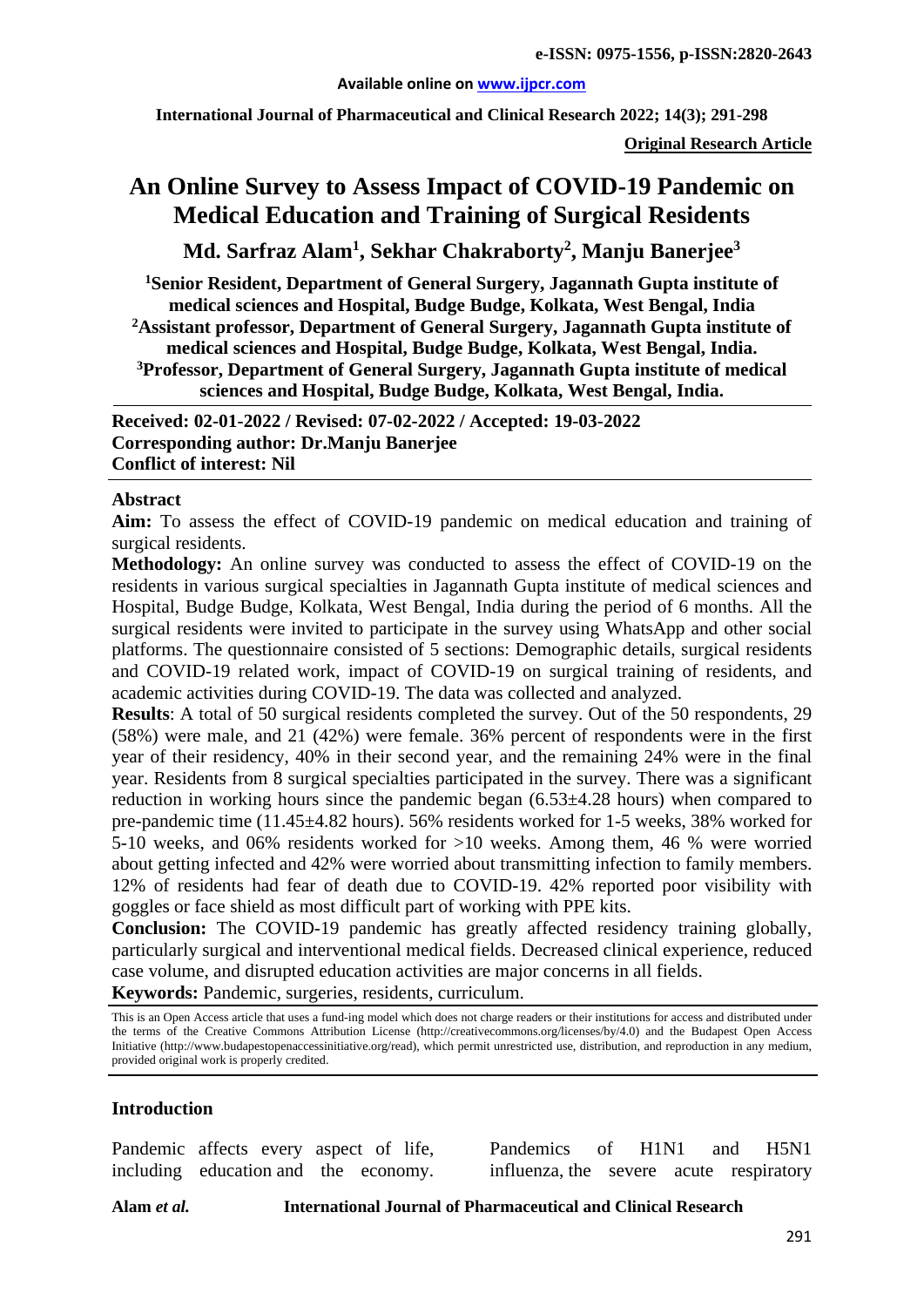syndrome (SARS), and most recently, the novel coronavirus disease (COVID-19) caused by severe acute respiratory syndrome coronavirus 2 (SARS-CoV-2). Coronavirus disease 2019 (COVID-19), the public health emergency that emerged from the city of Wuhan of China in 2019, has been declared a pandemic in March 2020 by the World Health Organization (WHO) [1]. Coronavirus disease-2019 (COVID-19) has created an unprecedented situation worldwide and has set forth an array of challenges before us medical, ethical, social, and organizational [2]. Health care workers (HCWs) are bound by ethics to provide support to patients [3].

Adhering to medical ethics, HCWs across the world are putting their fullest effort to cope with the pandemic and save lives. However, they are not immune to infection risk. Consequently, HCWs are equally vulnerable to infection as the rest of the population. In fact, the frontline workers are at a greater risk than the general population. Previous statistics clearly indicate that HCWs make a significant portion of the infected cases [4]. Health care workers (HCW) are on the frontline to fight the disease that can easily be transmitted through aerosols. They are particularly at high risk of being infected due to direct and indirect exposure with COVID-19 positive individuals [5] and also due to limited availability of personal protective equipment (PPE) [6].

In March of 2020, the American College of Surgeons (ACS) Division of Education appointed a Special Committee of the ACS Academy of Master Surgeon Educators (Academy) to address educational challenges associated with the pandemic. The Special Committee of the Academy (Special Committee) recently reported the pandemic's impact on surgical learner education and wellness as assessed through a survey administrated April-June 2020 and directed to general and specialty surgery department chairs, program directors and Academy members [7].

These initial findings were complemented by a survey of general surgery residents and early career surgeons conducted in July 2020 by the ACS Resident and Associate Society (RAS) and Young Fellows Association (YFA), in consultation with the Academy"s Special Committee [8]. Among 1,160 respondents, the majority reported a negative impact on their clinical and educational experiences, as well as high rates of new depression and burnout symptoms. Female gender, lack of wellness resources, reduction in case volume, caring for known COVID-19 positive patients, and being asked to provide one"s own PPE were independent predictors of adverse mental health outcomes [8].

Most medical schools have struggled to come up with alternative methods to traditional learning, which comprises direct lecturing in classes, on-site clinical examinations with direct patient encounters, and clerking [9]. The academic curriculum that was designed to enhance surgical skills is facing several problems ranging from reduction of team meetings to reduced clinical and hands-on exposure to limit physician-patient encounters and ensure the safety of the team [10, 11].

When considering medical education, residency training has probably been the most affected during the COVID-19 pandemic because the core of residency training is clinical experience and clinical skill proficiency, which have been reduced because of multiple factors in the pandemic. Dedeilia et al. published a systematic review on educational challenges in the COVID-19 era and revealed that both medical and surgical education have been severely affected [12]. However, the article was published in the early stage of the pandemic when literature on the topic was limited, and the focus of the research was not only residency training but also medical students' education. Additionally, most of the included articles were nonoriginal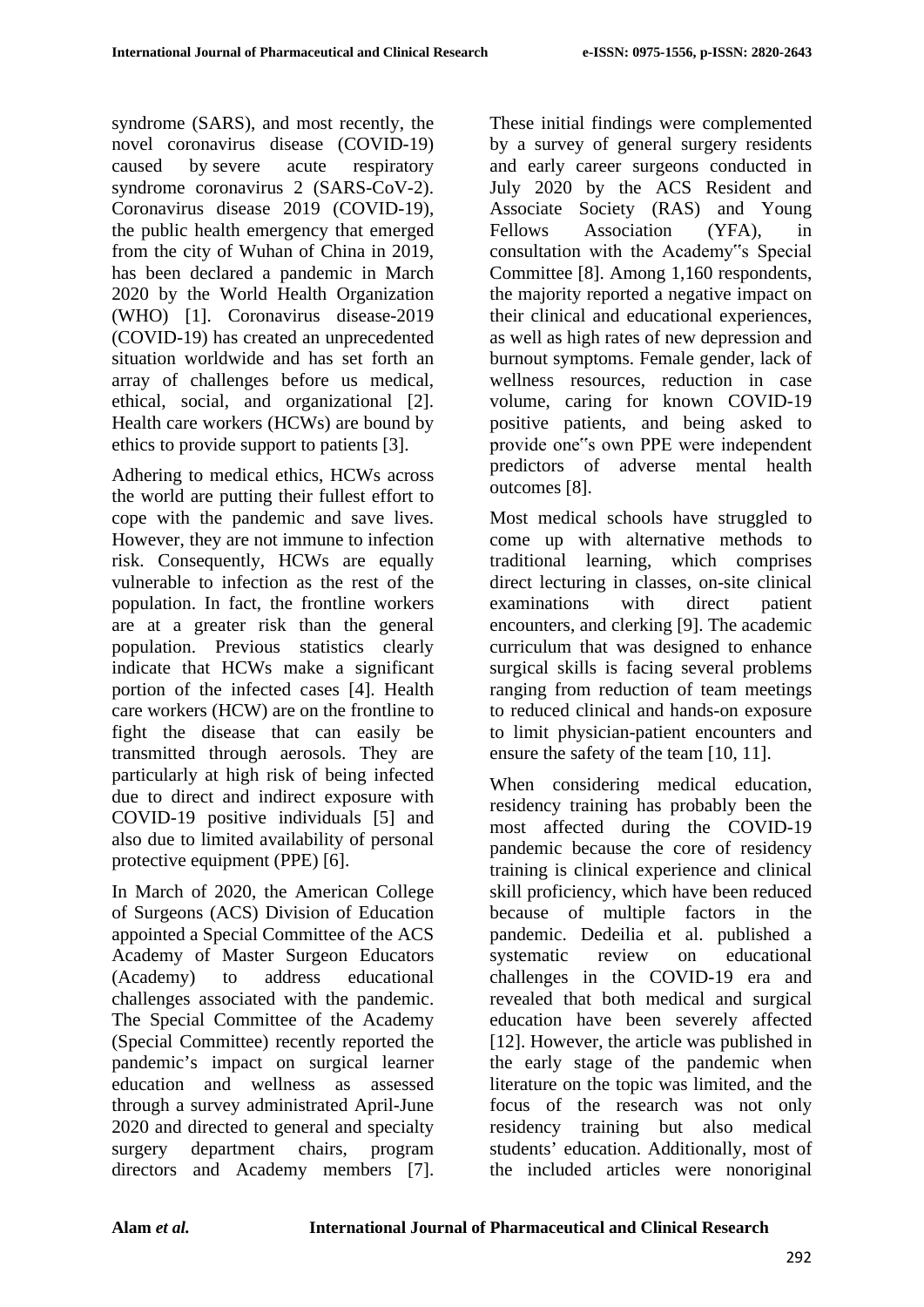manuscripts and may have been insufficient to analyze the effect of the COVID-19 pandemic on residency training. So the purpose of this study was to assess the effect of COVID-19 pandemic on medical education and training of surgical residents.

#### **Materials and Methods**:

**Inclusion criteria:** 

An online survey was conducted to assess the effect of COVID-19 on the residents in various surgical specialties in Jagannath Gupta institute of medical sciences and Hospital, Budge Budge, Kolkata, West Bengal, India during the period of 6 months All the surgical residents were invited to participate in the survey using WhatsApp and other social platforms. Participation was voluntary, and no incentives were offered. After a brief introduction to the survey, participants were asked to consent before accessing the questionnaire. To maintain anonymity, no personal details were collected.

#### All the residents in surgical specialties who have performed COVID duty

## **Exclusion criteria:**

Non-surgical residents and surgical residents not posted in COVID related duties due to various reasons.

The questionnaire consisted of 5 sections: Demographic details, surgical residents and COVID-19 related work, impact of COVID-19 on surgical training of residents, and academic activities during COVID-19. The data was collected and analyzed.

## **Results**:

A total of 50 surgical residents completed the survey. Out of the 50 respondents, 29 (58%) were male, and 21 (42%) were female. 36% percent of respondents were in the first year of their residency, 40% in their second year, and the remaining 24% were in the final year. Residents from 8 surgical specialties participated in the survey.

|                 | <b>Variables</b>          | N(%)    |
|-----------------|---------------------------|---------|
|                 | General surgery           | 11(22)  |
|                 | Obstetrics and gynecology | 10(20)  |
|                 | Otorhinolaryngology       | 9(18)   |
| <b>Surgical</b> | Ophthalmology             | 7(14)   |
| specialty       | Orthopedics               | 5(10)   |
|                 | Plastic surgery           | 3(06)   |
|                 | Surgical oncology         | 3(06)   |
|                 | Urology                   | 2(04)   |
| <b>Gender</b>   | Male                      | 29(58)  |
|                 | Female                    | 21(42)  |
| <b>Year of</b>  | $1st$ year                | 18 (36) |
|                 | $2nd$ year                | 20(40)  |
| residency       | 3 <sup>rd</sup><br>year   | 12(24)  |

## **Table 1: Demographic details**

#### **Table 2: Surgical residents and COVID-19 related work**

| <b>COVID-19 related work</b>                      |         |
|---------------------------------------------------|---------|
| How many weeks have you worked in the COVID ward? |         |
| $1 - 5$                                           | 28 (56) |
| $5-10$                                            |         |
|                                                   |         |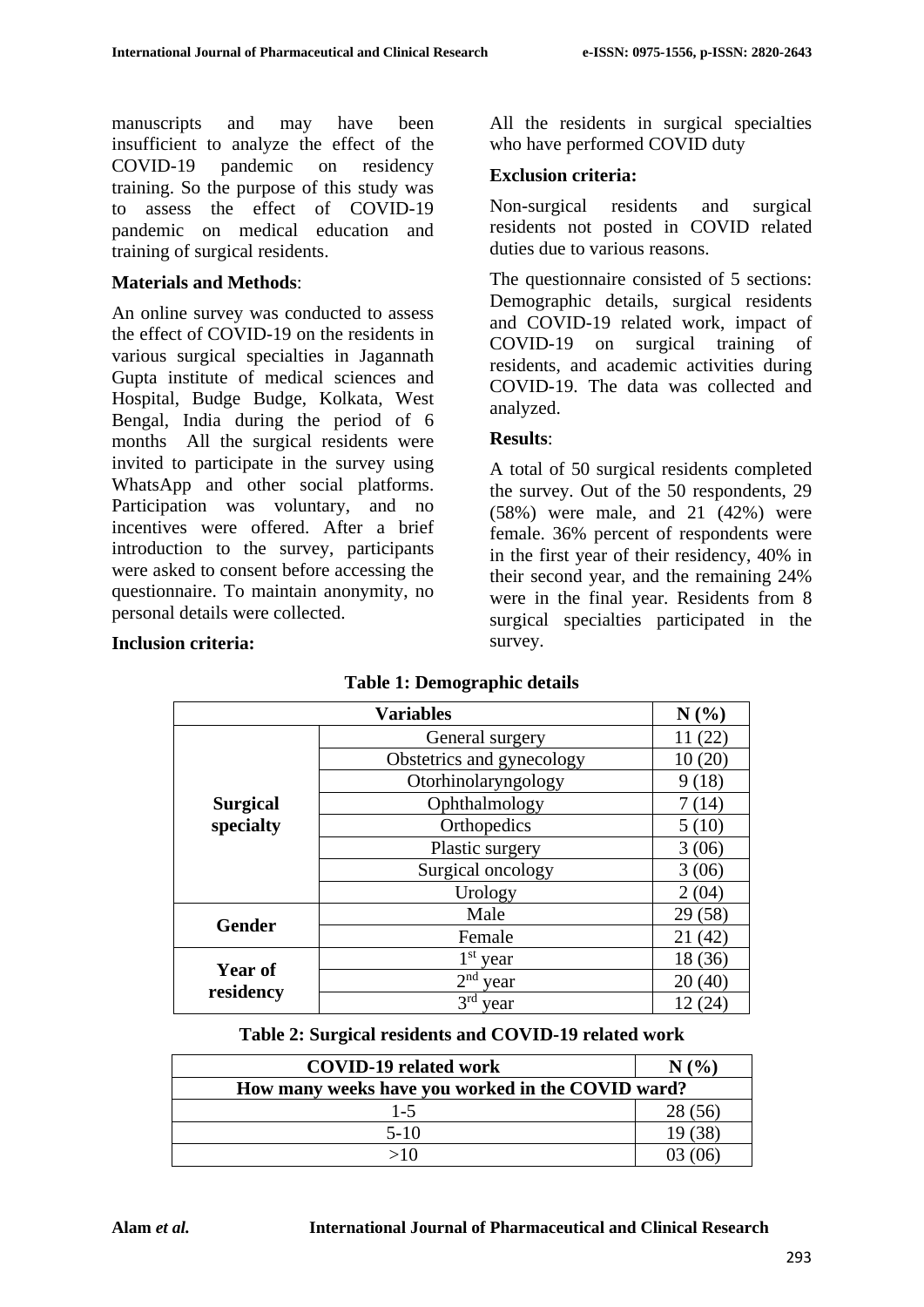| What are you most worried about while working in the COVID ward? |        |  |
|------------------------------------------------------------------|--------|--|
| Getting infected                                                 | 23(46) |  |
| Transmitting the disease to family members                       | 21(42) |  |
| Fear of death due to COVID                                       | 06(12) |  |
| What is the most difficult part of working with the PPE?         |        |  |
| Poor visibility with goggles or face shield                      | 21(42) |  |
| Breathing difficulty with the N-95 mask                          | 16(32) |  |
| Inability to communicate with assistant                          | 09(18) |  |
| Poor ventilation                                                 |        |  |

Out of 50 participants, 56% residents worked for 1-5 weeks, 38% worked for 5- 10 weeks, and 06% residents worked for >10 weeks. Among them, 46 % were worried about getting infected and 42% were worried about transmitting infection

to family members. 12% of residents had fear of death due to COVID-19. 42% reported poor visibility with goggles or face shield as most difficult part of working with PPE kits.

| Table 3: Effects of pandemic on the surgical training of residents |  |  |
|--------------------------------------------------------------------|--|--|
|--------------------------------------------------------------------|--|--|

| <b>Variables</b>                                           | $Mean \pm SD$   | <b>P-value</b> |
|------------------------------------------------------------|-----------------|----------------|
| If you were performing/assisting 10 elective surgeries per | $1.97 \pm 1.63$ | (p<0.001)      |
| week before the pandemic, how many elective surgeries      |                 |                |
| are you performing/ assisting per week during the          |                 |                |
| pandemic?                                                  |                 |                |
| If you were performing/assisting 10 emergency surgeries    | $3.75 \pm 1.27$ | (p<0.001)      |
| per week before the pandemic, how many emergency           |                 |                |
| surgeries are you performing/assisting per week during the |                 |                |
| pandemic?                                                  |                 |                |

There was a significant reduction in working hours since the pandemic began  $(6.53\pm4.28$  hours) when compared to prepandemic time (11.45±4.82 hours). Handson surgical training was significantly

affected. Only 34% of the participants agreed that online learning programs are more effective than in-person classes, while 66% of residents were still in favor of offline teachings.

|  |  | Table 4: Changes in academic programs in the departments |
|--|--|----------------------------------------------------------|
|  |  |                                                          |

| <b>Variables</b>                                                | N(%)    |
|-----------------------------------------------------------------|---------|
| How are academic activities being conducted in your             |         |
| department?                                                     |         |
| Virtual online classes                                          | 44 (88) |
| Vis-a-vis lectures with social distancing                       | 06(12)  |
| No teaching program since the pandemic                          | 00(00)  |
| Do you think an online learning platform is more effective than |         |
| in-person classes?                                              |         |
| Yes                                                             | 17 (34) |
| N <sub>o</sub>                                                  | (66)    |

#### **Discussion:**

Each residency program has a unique curriculum, working hours, workload and number of residents. While hands-on and adequate clinical exposure are considered necessary to train surgeons for tomorrow, the associated risks now are too high [13]. Healthcare leaders are responsible for designing dynamic operational strategies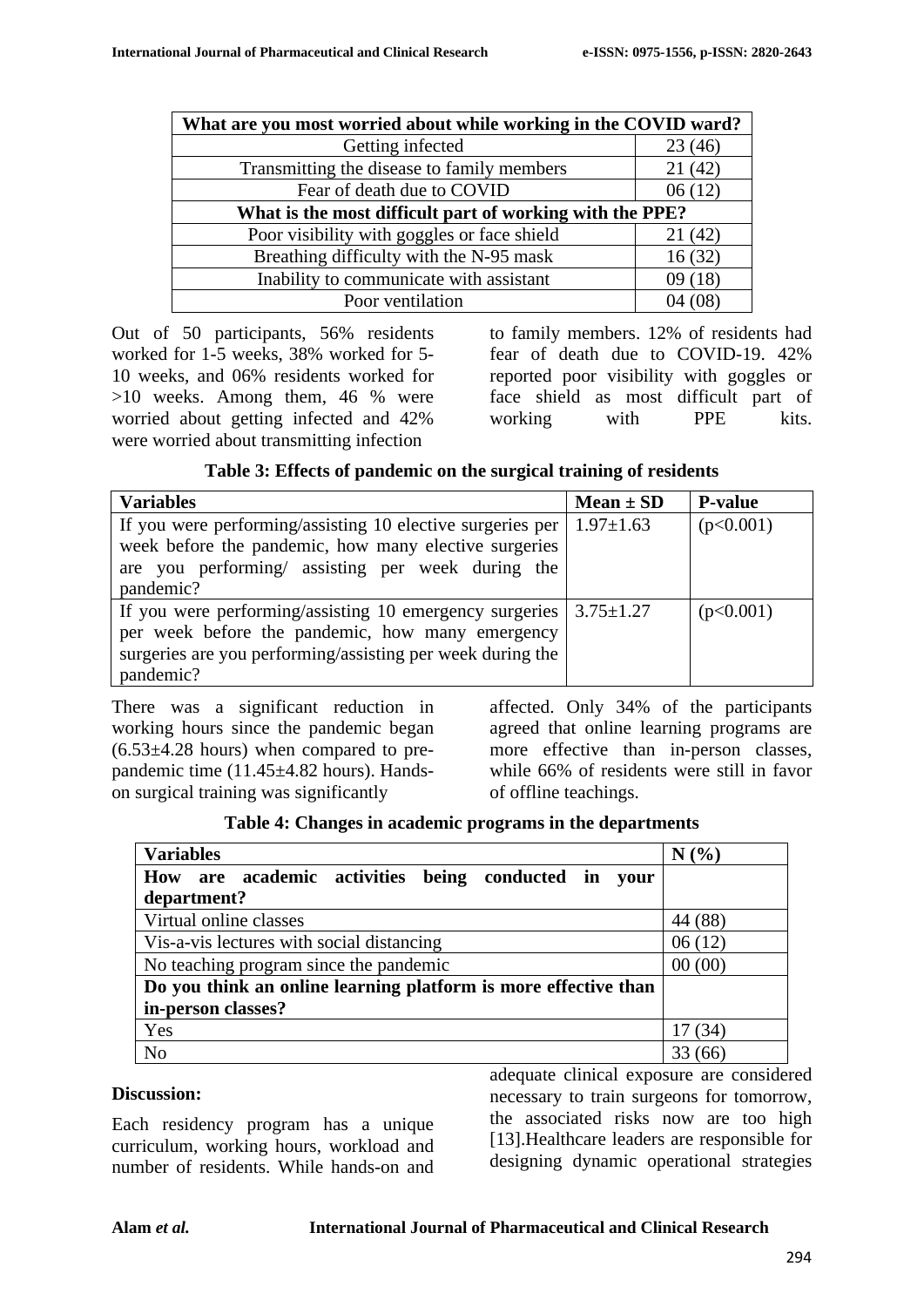to face the ongoing challenges and creating an infrastructure that enhances our ability to react to future threats to healthcare [14]. The COVID-19 experience is another, yet atypical, learning opportunity for surgical residents that challenges them to function as part of larger multidisciplinary teams and demonstrate commitment to public health, patient care, and inter-professionalism [15].

According to our study, a majority feared getting infected or transmitting the infection to their family more than the fear of death while working with COVID-19 patients. These fears were similar to the ones reported by other residents around the world [16, 17]. Clear and supportive discussions about preparation at home and precautions before leaving the hospital were necessary to allay such fears [18].

The majority of the studies were published in countries severely affected by the pandemic, and therefore, medical education and residency training were substantially affected in these countries. Fewer elective operations because of policies established during the pandemic were noted in some specialties, such as urology, orthopedics, plastic surgery, and diagnostic angiography [19-22]. The policies of lockdown and quarantine reduced patient volume for some diseases, such as trauma and infectious diseases, which induced less clinical exposure [23, 24]. Redeployment and reassignment of residents occurred for pandemic-related work [25]. All these factors contributed to possible inadequate training and failure to meet the requirements of training programs.

Surgical specialties were the most and first affected. Elective surgeries were cancelled or postponed during the pandemic, providing less practice and experience for the residents [20-22]. Additionally, residents in surgical specialties were redeployed to manage patients with

COVID-19 or perform other work due to medical resource reallocation, disrupting their original surgical training courses. Another disruption was the "stay at home" policy, which resulted in fewer trauma cases and related surgeries [26]. All these factors affected surgical resident training. A similar situation occurred in interventional medical fields, such as radiology, cardiology, and gastroenterology [27-29].

According to our findings, the average number of working hours per week for surgical residents are significantly reduced. It may be due to a number of causes. First, as discussed previously, the duty hours are shortened to decrease the risk of exposure. Secondly, the timely measures brought about by the government are so far helping in keeping the number of COVID-19 patients less, due to which surgical residents are not yet required to expand the workforce of emergency departments or isolation centers. The bottom line is that most of the surgical residents got enough time to catch up on their research projects and studies. The findings are similar to that observed in an orthopedic residency program in Georgia [30] and several others [31, 32].

Therefore, we need to adopt a new educational system that would be safe, sustainable, and equipped for all kinds of unexpected scenarios in the future [33-35]. Coping strategies are also needed to overcome those tough times. The world health organization recommends eating healthy food, engaging in regular physical activity, and maintaining good sleep hygiene to cope with stress [36, 37].

## **Conclusion:**

The COVID-19 pandemic has greatly affected residency training globally, particularly surgical and interventional medical fields. Decreased clinical experience, reduced case volume, and disrupted education activities are major concerns in all fields. The decrease in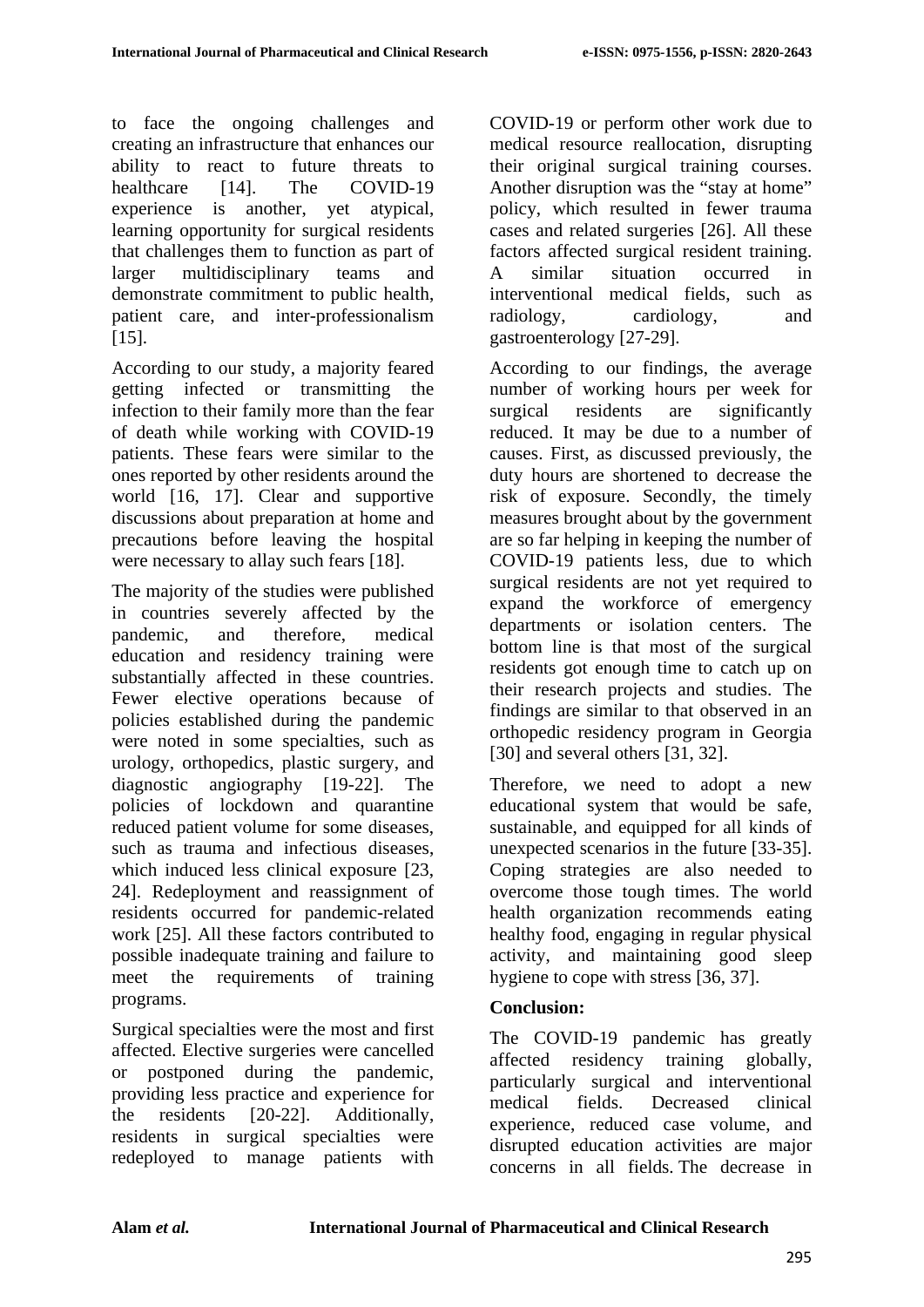working hours due to the pandemic has provided more time for research work and reduction in burnout. But there was substantial reduction in their hands-on training and clinical exposure.

## **References:**

- 1. Jebril N. World Health Organization Declared a Pandemic Public Health Menace: A Systematic Review of the Coronavirus Disease 2019 "COVID-19", up to 26th March 2020. Available at SSRN 3566298. Last accessed on March 4, 2022.
- 2. Mukherjee, A., Bandopadhyay, G., and Chatterjee, S. S. (2020). COVID-19 pandemic: mental health and beyond the Indian perspective. Irish J. Psychol. Med. 21, 1–5.
- 3. Neto, M. L. R., Almeida, H. G., Esmeraldo, J. D., Nobre, C. B., Pinheiro, W. R., de Oliveira, C. R. T., et al. (2020). When health professionals look death in the eye: the mental health of professionals who deal daily with the 2019 coronavirus outbreak. Psychiatry Res.288:e112972.
- 4. Simonds, A. K., and Sokol, D. K. (2008). Lives on the line? Ethics and practicalities of duty of care in pandemics and disasters. Euro. Respirat. J. 34, 303–309.
- 5. Ran L., Chen X., Wang Y., Wu W., Zhang L., Tan X. Risk factors of healthcare workers with corona virus disease 2019: a retrospective cohort study in a designated hospital of Wuhan in China. Clin. Infect. Dis. 2020 Mar 17
- 6. Gareth Iacobucci. Covid-19: doctors still at "considerable risk" from lack of PPE. BMA Warns BMJ. 2020;368:m1 316
- 7. Ellison EC, Spanknebel K, Stain SC, Shabahang MM, Matthews JB, Debas HT, Nagler A, Blair PG, Eberlein TJ, Farmer DL, Sloane R, Britt LD, Sachdeva AK. Impact of the COVID-19 Pandemic on Surgical Training and Learner Well-Being: Report of a

Survey of General Surgery and Other Surgical Specialty Educators. Journal of the American College of Surgeons. 2020;231(6):613-626.

- 8. Coleman JR, Abdelsattar JM, Glocker RJ. COVID-19 Pandemic and the Lived Experience of Surgical Residents, Fellows, and Early-Career Surgeons in the American College of Surgeons. Journal of the American College of Surgeons. 2021;232(2):119- 135.e20
- 9. Medical student education in the time of COVID-19. Rose S. JAMA. 2020 ;323:2131–2132.
- 10. Nassar A.H., Zern N.K., McIntyre L.K. Emergency restructuring of a general surgery residency program during the coronavirus disease 2019 pandemic: the university of Washington experience. JAMA Surg. 2020
- 11. Potts J.R., III Residency and fellowship program accreditation: effects of the novel coronavirus (COVID-19) pandemic. J. Am. Coll. Surg. 2020 Apr 3;230(6):1094–1097.
- 12. Blumenthal D, Fowler EJ, Abrams M, Collins SR. Covid-19 - implications for the health care system. N Engl J Med. 2020;383(15):1483–8.
- 13. Wong J., Goh Q.Y., Tan Z., Lie S.A., Tay Y.C., Ng S.Y., Soh C.R. Preparing for a COVID-19 pandemic: a review of operating room outbreak response measures in a large tertiary hospital in Singapore. Can. J. Anesth. 2020:1–4.
- 14. B Gates. Responding to COVID-19, a once-in-a-century pandemic? N Engl J Med, 382 (2020), p. 18
- 15. LB da Motta, LC Pacheco. Integrating medical and health multiprofessional residency programs: the experience in building an interprofessional curriculum for health professionals in Brazil. Educ Health, 27 (2014), p. 83
- 16. He K, Stolarski A, Whang E, Kristo G. Addressing General Surgery Residents' Concerns in the Early Phase of the COVID-19 Pandemic. J Surg Educ. 2020;77(4):735-8.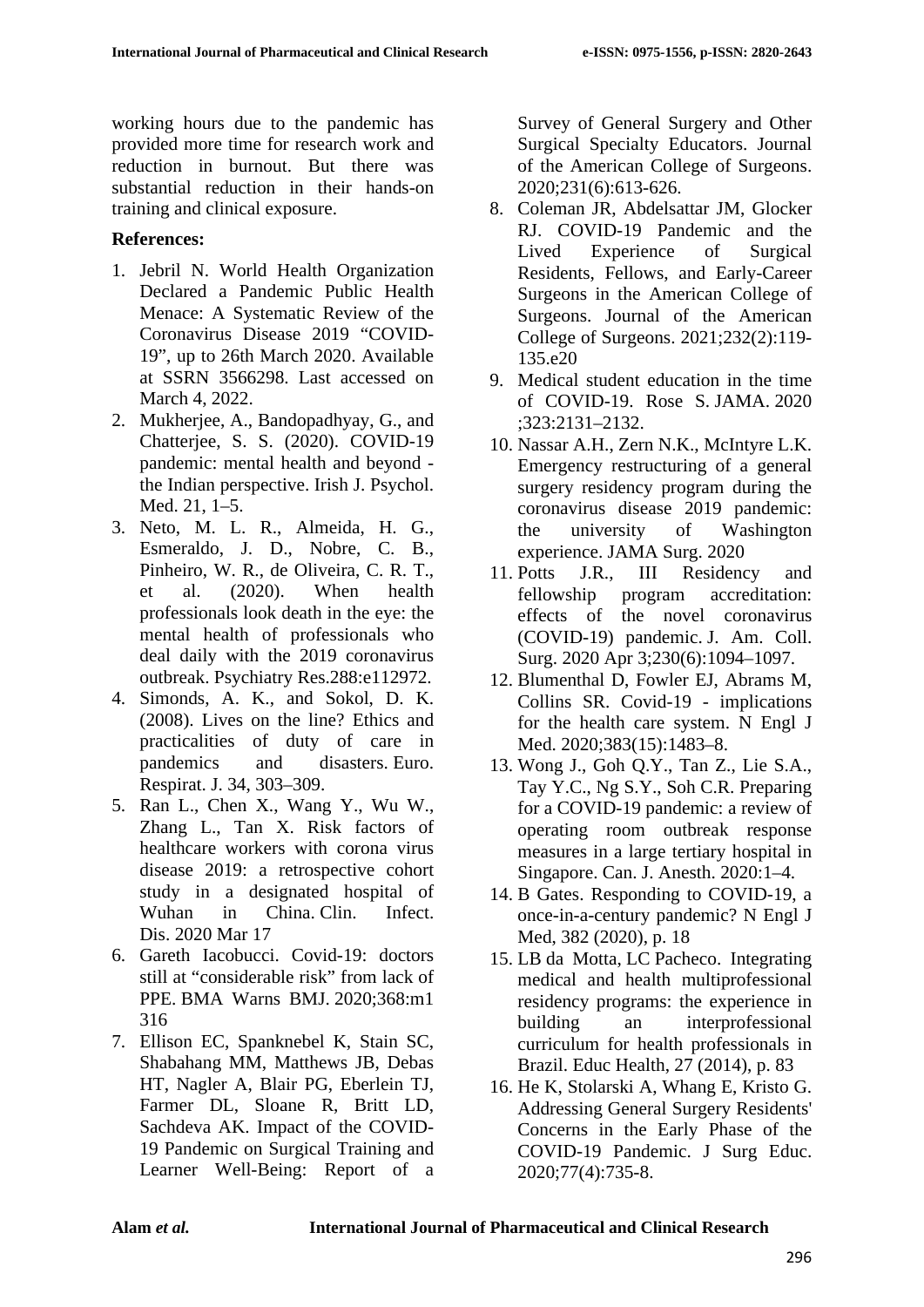- 17. Osama M, Zaheer F, Saeed H. Impact of COVID-19 on surgical residency programs in Pakistan; A residents' perspective. Do programs need formal restructuring to adjust with the "new normal"? A cross-sectional survey studies. Int J Surg. 2020;79:252-6.
- 18. Adams JG, Walls RM. Supporting the Health Care Workforce During the COVID-19 Global Epidemic. JAMA. 2020;323(15):1439-40.
- 19. Gabr AM, Li N, Schenning RC, Elbarbary A, Anderson JC, Kaufman JA, et al. Diagnostic and interventional radiology case volume and education in the age of pandemics: impact analysis and potential future directions. AcadRadiol. 2020;27(10):1481–8.
- 20. Bregman DE, Cook T, Thorne C. Estimated national and regional impact of COVID-19 on elective case volume in aesthetic plastic surgery. AesthetSurg J. 2021;41(3):358–69.
- 21. Lewicki P, Basourakos SP, Al Awamlh BAH, Wu X, Hu JC, Schlegel PN, et al. Estimating the impact of COVID-19 on urology: data from a large nationwide cohort. EurUrol Open Sci. 2021;25:52–6.
- 22. Swiatek PR, Weiner J, Alvandi BA, Johnson D, Butler B, Tjong V, et al. Evaluating the early impact of the COVID-19 pandemic on sports surgery fellowship education. Cureus. 2021;13(1):e12943.
- 23. Angoulvant F, Ouldali N, Yang DD, Filser M, Gajdos V, Rybak A, et al. COVID-19 pandemic: impact caused by school closure and national lockdown on pediatric visits and admissions for viral and non-viral infections, a time series analysis. Clin Infect Dis. 2021;72(2):319–22.
- 24. Donovan RL, Tilston T, Frostick R, Chesser T. Outcomes of orthopaedic trauma services at a UK major trauma centre during a national lockdown and pandemic: the need for continuing the provision of services. Cureus. 2020;12(10):e11056.
- 25. Clarke K, Bilal M, Sánchez-Luna SA, Dalessio S, Maranki JL, Siddique SM. Impact of COVID-19 pandemic on training: global perceptions of gastroenterology and hepatology fellows in the USA. Dig Dis Sci. 2021 Oct;66(10):3307-3311.
- 26. Kamine TH, Rembisz A, Barron RJ, Baldwin C, Kromer M. Decrease in trauma admissions with COVID-19 pandemic. West J Emerg Med. 2020;21(4):819–22.
- 27. Makhubele, H. D., & Bhuiyan, M. M. (2020). Primary Non-Hodgkin's Lymphoma of the bilateral Breast and review the literature. Journal of Medical Research and Health Sciences, 3(4), 926–930. https://doi.org/10.1552 0/jmrhs.v3i4.173
- 28. Gabr AM, Li N, Schenning RC, Elbarbary A, Anderson JC, Kaufman JA, et al. Diagnostic and interventional radiology case volume and education in the age of pandemics: impact analysis and potential future directions. AcadRadiol. 2020;27(10):1481–8.
- 29. Banerjee S, Tarantini G, Abu-Fadel M, Banerjee A, Little BB, Sorajja P, et al. Coronavirus disease 2019 catheterization laboratory survey. J Am Heart Assoc. 2020;9(15):e017175.
- 30. Chai N, Tang X, Linghu E, Feng J, Ye L, Wu Q, et al. The influence of the COVID-19 epidemic on the gastrointestinal endoscopy practice in China: a national survey. SurgEndosc. 2021;35(12):6524–31.
- 31. Schwartz A.M., Wilson J.M., Boden S.D., Moore T.J., Jr., Bradbury T.L., Jr., Fletcher N.D. Managing resident workforce and education during the COVID-19 pandemic: evolving strategies and lessons learned. JBJS Open Access. 2020;5(2).
- 32. Vargo E., Ali M., Henry F., Kmetz D., Krishnan J., Bologna R. Cleveland clinic akron general urology residency program's COVID-19 experience. Urology. 2020;140:1– 3. 0090–4295.